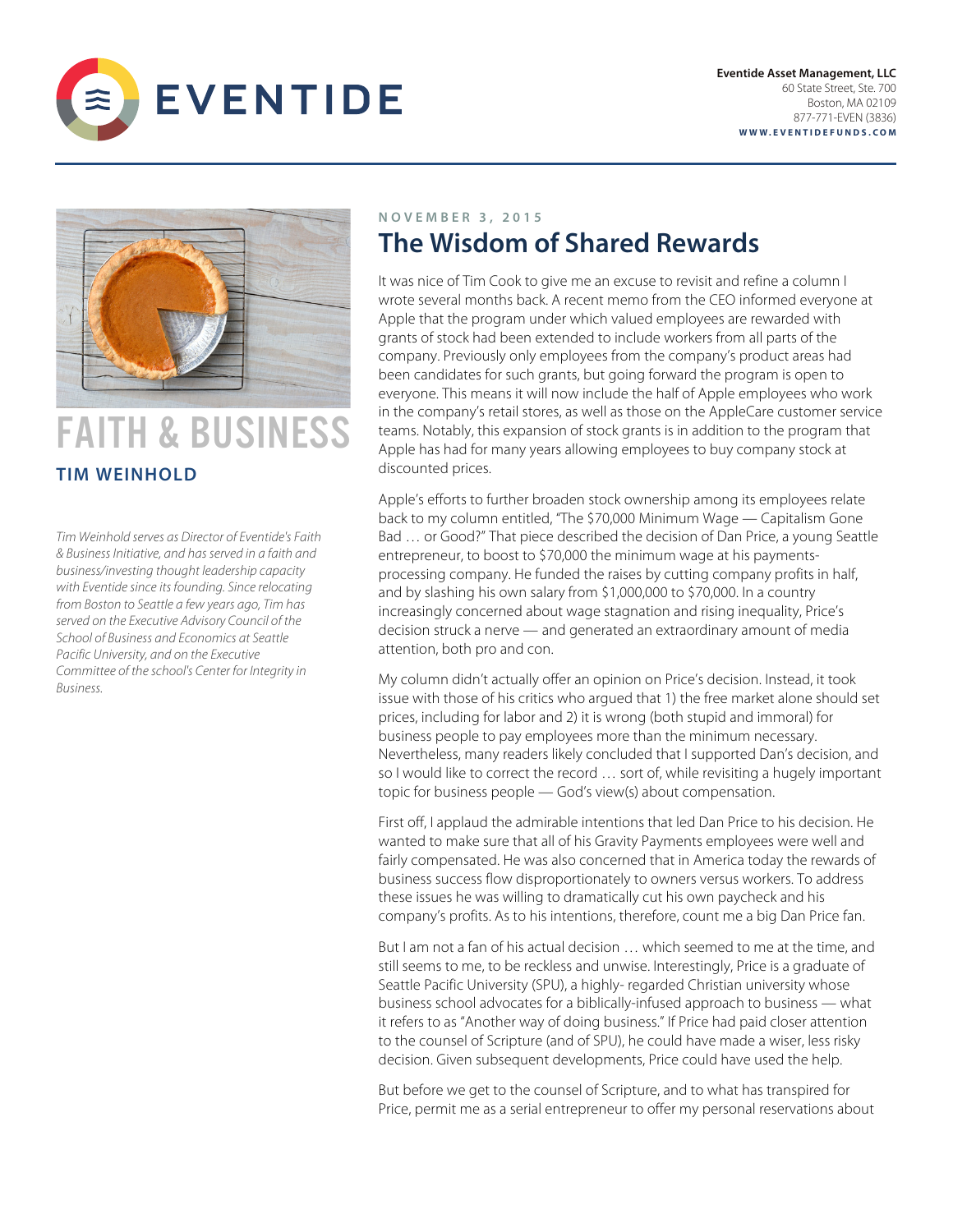It is entirely prudent for business people to strive, even in flush times, to keep costs down and margins and profits up. Sort of like bears gorging to put on fat in anticipation of lean times to come. That's a smart survival

strategy for bears, and for businesses.

Price's decision. As a starting point, let's admit that business people often take a low-ball approach to wages. And plenty of times, greed is a motivating factor. That's wrong, and needs to be condemned — something God does frequently, and emphatically, in Scripture.

#### **Cautious About Compensation**

But there is, as well, an entirely prudent reason why business people are instinctively cautious about compensation. Business circumstances change, often suddenly. The economy hits a downdraft. A new competitor starts to steal away customers. The legal/regulatory environment takes an adverse turn. Resource costs jump, yet competition may preclude passing the increase along to customers. And that's just the tip of a very large iceberg.

Against all those risks, therefore, it is entirely prudent for business people to strive, even in flush times, to keep costs down and margins and profits up. Sort of like bears gorging to put on fat in anticipation of lean times to come. That's a smart survival strategy for bears, and for businesses. By cutting his profits in half, Dan Price instead lowered the survivability prospects for his company. That's risky behavior for a business leader … not just risky for his own economic future but, as well, for the economic futures of his workers.

Against that risk, Price likely calculated that substantial raises for his lowest-paid employees would bring (at least) these benefits:

- Employees would be appreciative and would, as a result, work harder and be more productive.
- Gravity Payments would become an 'employer of choice' and would have an advantage going forward in hiring high-quality workers.
- Other companies would view his compensation decision favorably and decide to bring their business to his company.

There are more than a few flies in the logic of that ointment. First off, human appreciation for an undeserved kindness is fleeting. Just ask any parent. Initially, many of the employees who got substantial raises voiced real gratitude. But in six months, or a year, that appreciation will have largely drained away. The salary levels that had seemed so generous will have become, instead, the new normal. At least unconsciously, the attitude of plenty of Price's employees will have drifted back toward the human default 'What have you done for me lately?'

Second, while being an 'employer of choice' is a good thing, there was no evidence that Gravity Payments was having difficulty attracting appropriate numbers of capable employees. And third, while

the company did get an influx of new business because of all the publicity, it also lost established clients whose leaders were annoyed with Price's decision.

Which provides a window into the very real danger Price's decision poses for his company. Gaining new clients while losing established clients turns out to be a big problem. Because of front-end costs, it takes Gravity Payments a long time before new clients turn cash-flow positive. For two full years, in fact, every new client costs the company money. Coupled with the exodus of profitable existing clients, this has put the company in a significant cash-flow squeeze. And at the worst possible moment — just when its meaningfully reduced margins make it especially vulnerable.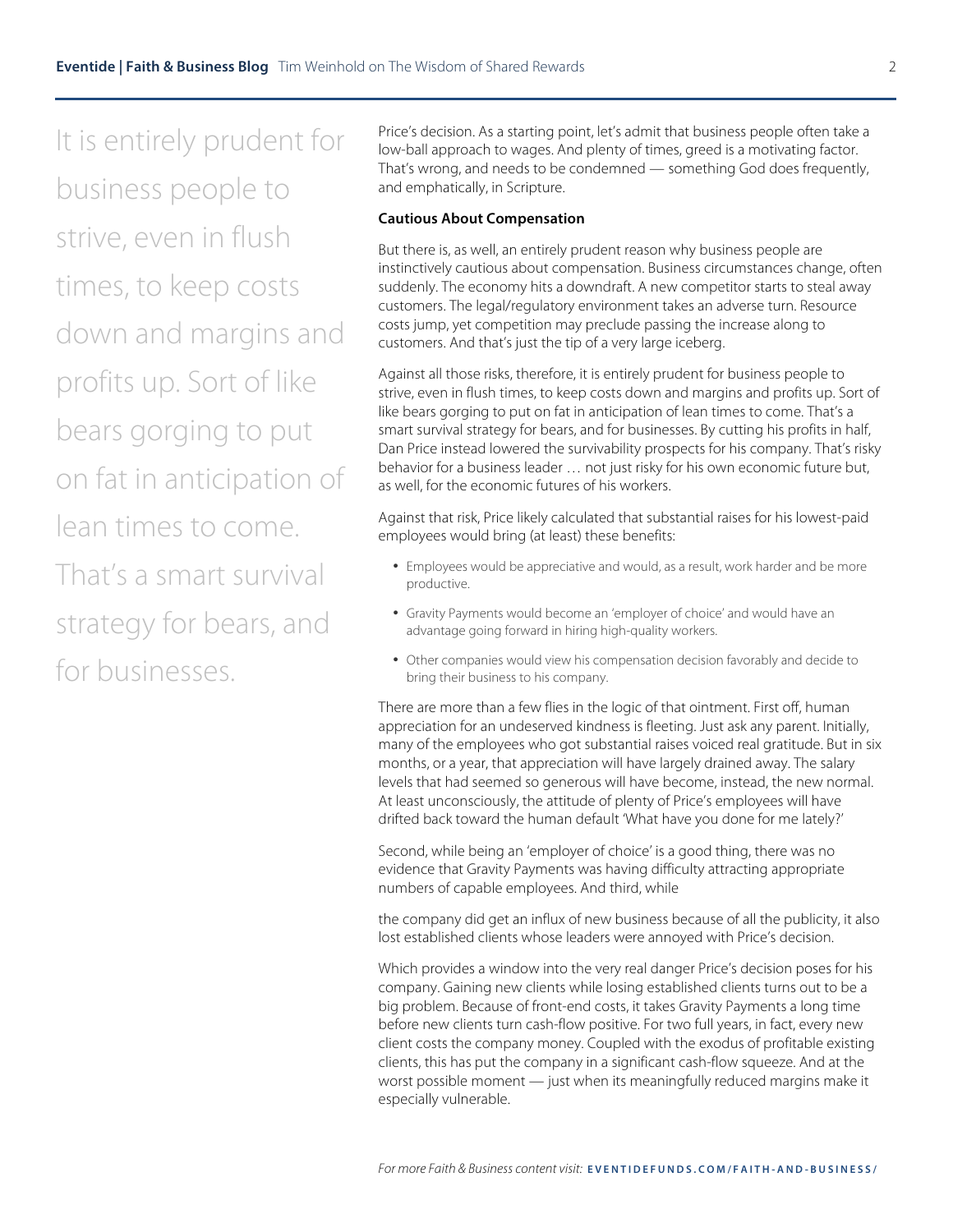In all the places where God excoriates business people for exploitive wages there is not the slightest hint that he considers 'but that's what the market allows' an exculpatory excuse.

So what can it do? Well, pretty much what every company does when economic difficulties arise — figure out how to tighten one's belt. But since payroll is generally a company's largest expense, belt tightening often means layoffs and/or cuts in compensation. Should Price need to take such steps, any goodwill generated by the earlier raises will turn to anger and animosity. In fact, rescinding the much- ballyhooed raises, and/or firing people, would almost certainly leave Price with decidedly worse employee relations and morale than if he'd never raised wages in the first place. Not to mention leaving his company with real damage to its reputation.

Was Price wrong, therefore, to respond to the fact that his lowest-paid employees were struggling to make ends meet? Was he wrong to be concerned that the rewards of business success flow disproportionately to owners versus workers? No, not at all. But understanding the counsel of Scripture (or of Apple, for that matter) would have pointed Price toward a wiser solution.

#### **Scripture's Compensation Counsel**

The Bible offers business people three foundational pieces of compensation counsel. First, God emphatically condemns wages that are oppressively low. In the book of Malachi, for instance, God offers this angry litany of abuses for which he promises to judge Israel:

*"Then I will draw near to you for judgment. I will be a swift witness against the sorcerers, against the adulterers, against those who swear falsely, against those who oppress the hired worker in his wages, the widow and the fatherless, against those who thrust aside the sojourner, and do not fear me, says the Lord of hosts," (Malachi 3:5, ESV, emphasis added).*

God plainly considers oppressively low wages an egregious violation of his moral order, right up there with sorcery and adultery. In fact, the following verses make clear that employers paying inadequate wages are, in God's view, stealing from their workers just as much as those who don't fulfill their tithe requirements are stealing from him. Which means that paying one's workers poorly is something God takes *very* seriously. It is worth noting, as well, that in all the places where God excoriates business people for exploitive wages there is not the slightest hint that he considers 'but that's what the market allows' an exculpatory excuse.

That all said, nowhere in Scripture does God offer clear guidance as to what he considers an appropriate 'minimum wage.'1 There are several likely reasons, but the most important, I believe, is that if employers follow God's two other counsels regarding compensation, the issue of minimum wage largely disappears.

The first of these counsels shows up at a pivotal point in the biblical narrative. When the Israelites were ready to transition from slaves and wanderers to nationhood, God handed down a whole host of laws and directives. He was doing what we now call 'nation building,' i.e., putting in place the legal, political, moral, and spiritual framework for a successful society.

Land ownership was at the very center of God's plans. In fact, God made clear that the defining difference between the Israelites' former status as slaves, foreigners, and aliens, versus their new status as citizens, was the ownership<sup>2</sup> of land. Importantly, God didn't merely want Israel as a nation to possess land. He was determined that, Levites excepted, every single Israelite family own land.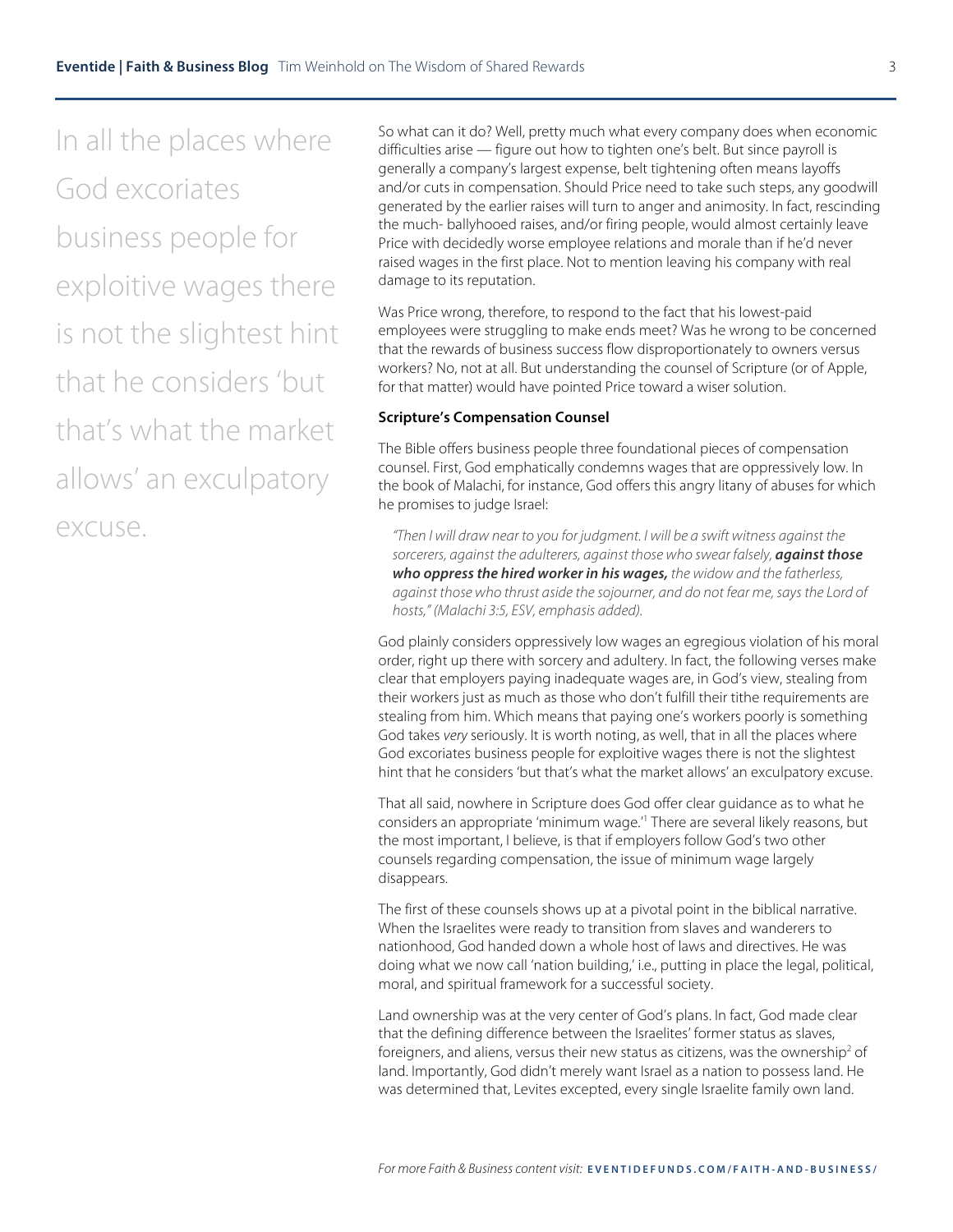God established at the founding of Israel, therefore, a 'ground rule' in favor of broad ownership of the means of production… in other words, in favor of worker/owners.

God considered the broad and equitable allocation of land so important, in fact, that he personally directed its distribution, specifying tribe by tribe the precise boundaries of their respective territories. He also rendered judgments in what would seem to be trivially-small legal matters to ensure that families did not lose their ownership of land (see, for example, God's specifications in chapters 27 and 36 of Numbers regarding how land should be inherited under a variety of special circumstances).

God also knew that land ownership would tend to concentrate over time. Families might lose their land foolishly, or through misfortune, or as a result of the greedy misbehavior of those with power. Eventually fewer and fewer people would own more and more of the land … a prospect God found deeply disturbing. So God did something extraordinary — his Year of Jubilee provision dictated that every fifty years all land should be returned to its original owners (or their descendants).

Modern-day readers might conclude that God seems curiously preoccupied with farm land … and that all this has little to do with contemporary business and economics. That would be a mistake. Agriculture was the predominant business engine — the primary means of wealth creation — in the ancient world (and still is in substantial portions of the modern world). As a result, land ownership meant (and still means) having an upside stake in the means of economic production. It meant the difference between being merely a laborer versus being a worker/owner.

God established at the founding of Israel, therefore, a 'ground rule' in favor of broad ownership of the means of production … in other words, in favor of worker/owners. Translated into modern economic conditions, God made clear the importance of employees having ownership stakes in the enterprises for which they work — just the sort of approach practiced at Apple and many other of the most successful companies.3

### **Shared Rewards**

But one more of God's counsels makes his overarching principle for compensation — in fact, for the disbursement of business proceeds generally especially clear and emphatic. In I Corinthians 9:9-10, the Apostle Paul speaks (in part) directly to business owners:

*"For it is written in the Law of Moses: 'Do not muzzle an ox while it is treading out the grain.' Is it about oxen that God is concerned? Surely he says this for us, doesn't he? Yes, this was written for us, because whoever plows and threshes should be able to do so in the hope of sharing in the harvest."*

For purposes of this passage, it is helpful to understand that oxen were viewed as simply a particular kind of farm worker. Oxen performed a variety of tasks on behalf of the farm owner who, in turn, made sure they were fed and watered daily. Which means the default compensation for oxen farm workers was a 'livable wage' in exchange for their labor.

But God considers this insufficient. Instead, he *commands* that when oxen are treading out the grain at harvest, they be allowed to eat whatever supplemental grain they want. In other words, God says they must be allowed to enjoy 'bonus' feedings over and above the normal feedings (wages) provided by the farmer. Paul then makes clear that God's real reason for this command is to instruct employers — employers of oxen, yes, but primarily of human workers, those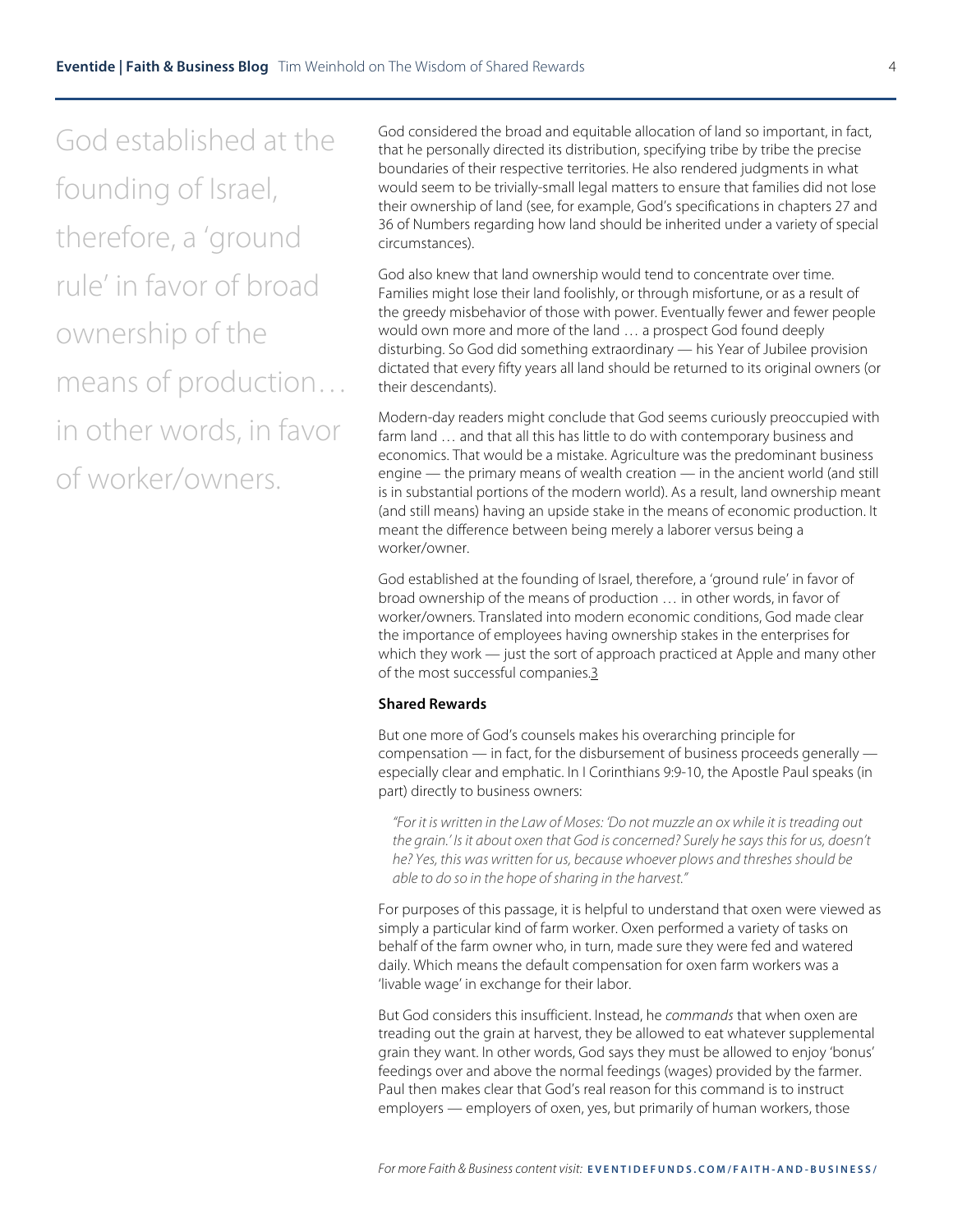All those who contribute to business success should share in its rewards, i.e., should share in the upside of business wealth creation. God considers this a matter of justice — and of wisdom.

hired to plow and thresh — that all who help produce a harvest are meant to share in the upside rewards of that harvest. In fact the thrust of Paul's teaching is that God considers this shared-rewards principle so important, and means its application to be so pervasive, that for emphasis he extends its reach even to lowly oxen.

And again, because farming was the primary business activity of the day, God and Paul were not instructing farmers uniquely. Rather, they were providing a foundational principle for every business owner: All those who contribute to business success should share in its rewards, i.e., should share in the upside of business wealth creation. God considers this a matter of justice — making clear that it is wrong to deprive even the laboring oxen, much less human workers, of a share in the harvest they helped create.

But this is not only justice, it is wisdom. An expectation of appropriately sharing in the rewards of business success motivates and empowers — workers labor with far greater diligence and creativity. And fairly-shared rewards foster community … a synergistic sense that 'we're all in this together.'

This understanding would have helped Dan Price. One of the outcomes of his decision to raise the wages of his lower-paid workers was resentment on the part of some of the workers who didn't get raises. It's not so much that they were envious or greedy. Rather, they believed their higher salaries appropriately reflected the fact that their contributions to the company were especially valuable and long-standing. Which meant raises for only the lower-paid (and often more-recently-hired) employees made them feel, by comparison, undervalued and unappreciated. In fact, a few of Price's most important employees left the company over precisely this issue.

Dan Price was right to be concerned about employees whose wages left them struggling to make ends meet. And his willingness to more generously share the rewards of his company's success with (some of) his employees was admirably intentioned. But attempting to accomplish his objectives via large and risky salary increases and, even worse, via raises for some employees and not others, was illconsidered and unwise. It would have been far better if Price had heeded the counsel of Scripture and established a generous profit-sharing plan. Or, better still, if he had put in place a mechanism by which his employees could progressively end up with meaningful ownership in their company.

Either approach would have accomplished Price's objectives. Either would have led to higher worker incomes — and for all workers, not just some. Either would have addressed Price's concern that the rewards of business success flow disproportionately to owners versus workers. And either would have done so in ways that foster productivity and a genuine sense of community — and would, therefore, have made greater and greater business success a likelihood. Instead, Price put his company's future at risk.

These issues for Price and Gravity Payments mirror those for business generally. The single greatest challenge at most companies is the toxic effect of us-versusthem divisions. Down deep, these divisions are almost always about money and its implications — in other words, about the appropriate apportionment of the wealth that business creates. Such divisions are especially likely between management and employees … and especially harmful. But damaging divisions can show up anywhere in the organization at any time.